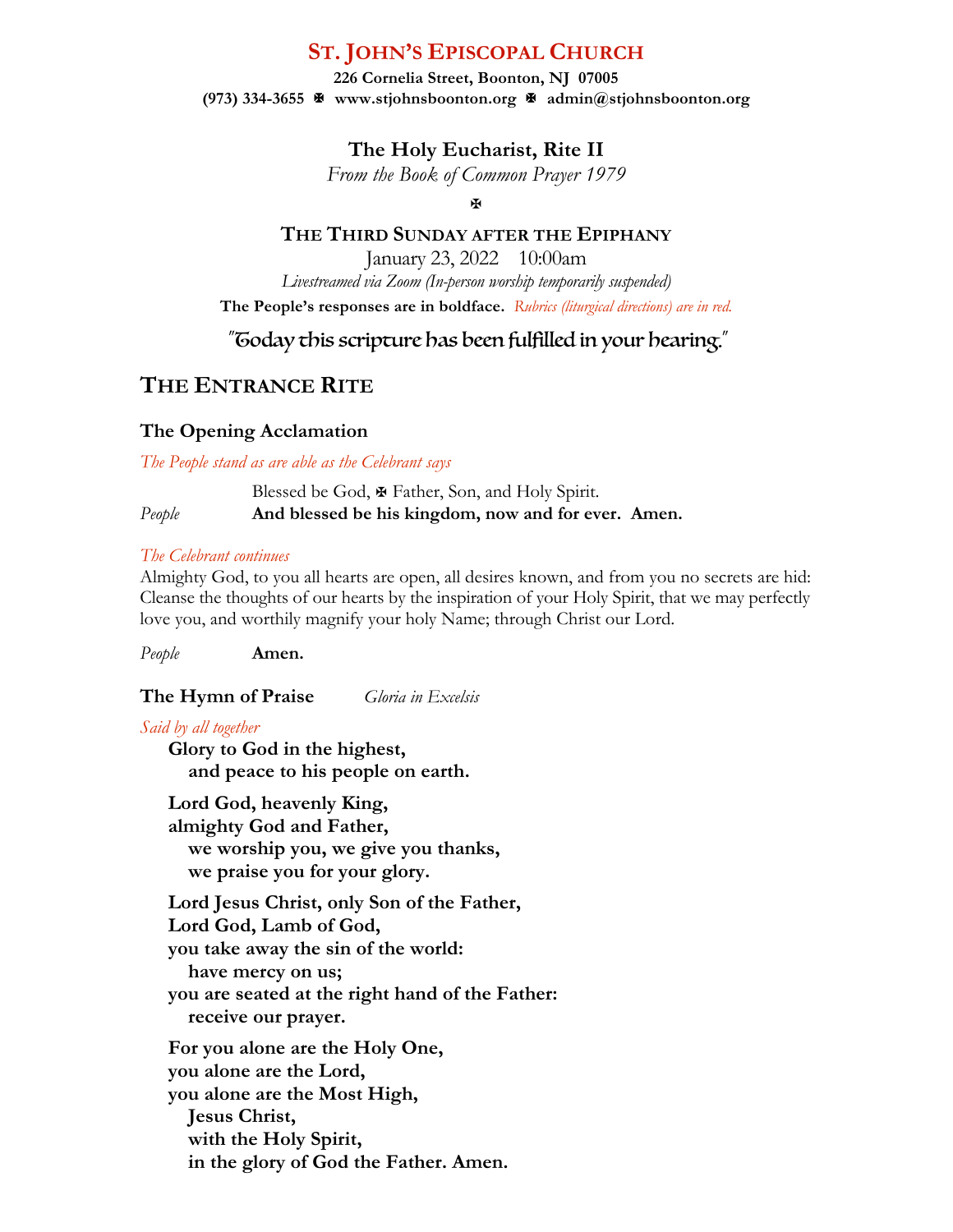## **The Collect of the Day**

| Celebrant | The Lord be with you. |
|-----------|-----------------------|
| People    | And also with you.    |
| Celebrant | Let us pray.          |

#### *The Celebrant continues*

Give us grace, O Lord, to answer readily the call of our Savior Jesus Christ and proclaim to all people the Good News of his salvation, that we and the whole world may perceive the glory of his marvelous works; who lives and reigns with you and the Holy Spirit, one God, for ever and ever. **Amen.**

### *The People sit for the first Reading*

# **THE WORD OF GOD**

### **The First Reading**

*Nehemiah 8:1-3, 5-6, 8-10*

A Reading from the book of the prophet Nehemiah.

All the people of Israel gathered together into the square before the Water Gate. They told the scribe Ezra to bring the book of the law of Moses, which the LORD had given to Israel. Accordingly, the priest Ezra brought the law before the assembly, both men and women and all who could hear with understanding. This was on the first day of the seventh month. He read from it facing the square before the Water Gate from early morning until midday, in the presence of the men and the women and those who could understand; and the ears of all the people were attentive to the book of the law. And Ezra opened the book in the sight of all the people, for he was standing above all the people; and when he opened it, all the people stood up. Then Ezra blessed the LORD, the great God, and all the people answered, "Amen, Amen," lifting up their hands. Then they bowed their heads and worshiped the LORD with their faces to the ground. So they read from the book, from the law of God, with interpretation. They gave the sense, so that the people understood the reading.

And Nehemiah, who was the governor, and Ezra the priest and scribe, and the Levites who taught the people said to all the people, "This day is holy to the LORD your God; do not mourn or weep." For all the people wept when they heard the words of the law. Then he said to them, "Go your way, eat the fat and drink sweet wine and send portions of them to those for whom nothing is prepared, for this day is holy to our LORD; and do not be grieved, for the joy of the LORD is your strength."

| Lector | The Word of the Lord. |
|--------|-----------------------|
| People | Thanks be to God.     |

**Responsory Psalm 19** *Caeli enarrant* 

*The People remain seated*

*The Lector begins*

The heavens declare the glory of God, \*

*The People read in unison with the Lector for the remainder of the Responsory* **and the firmament shows his handiwork.**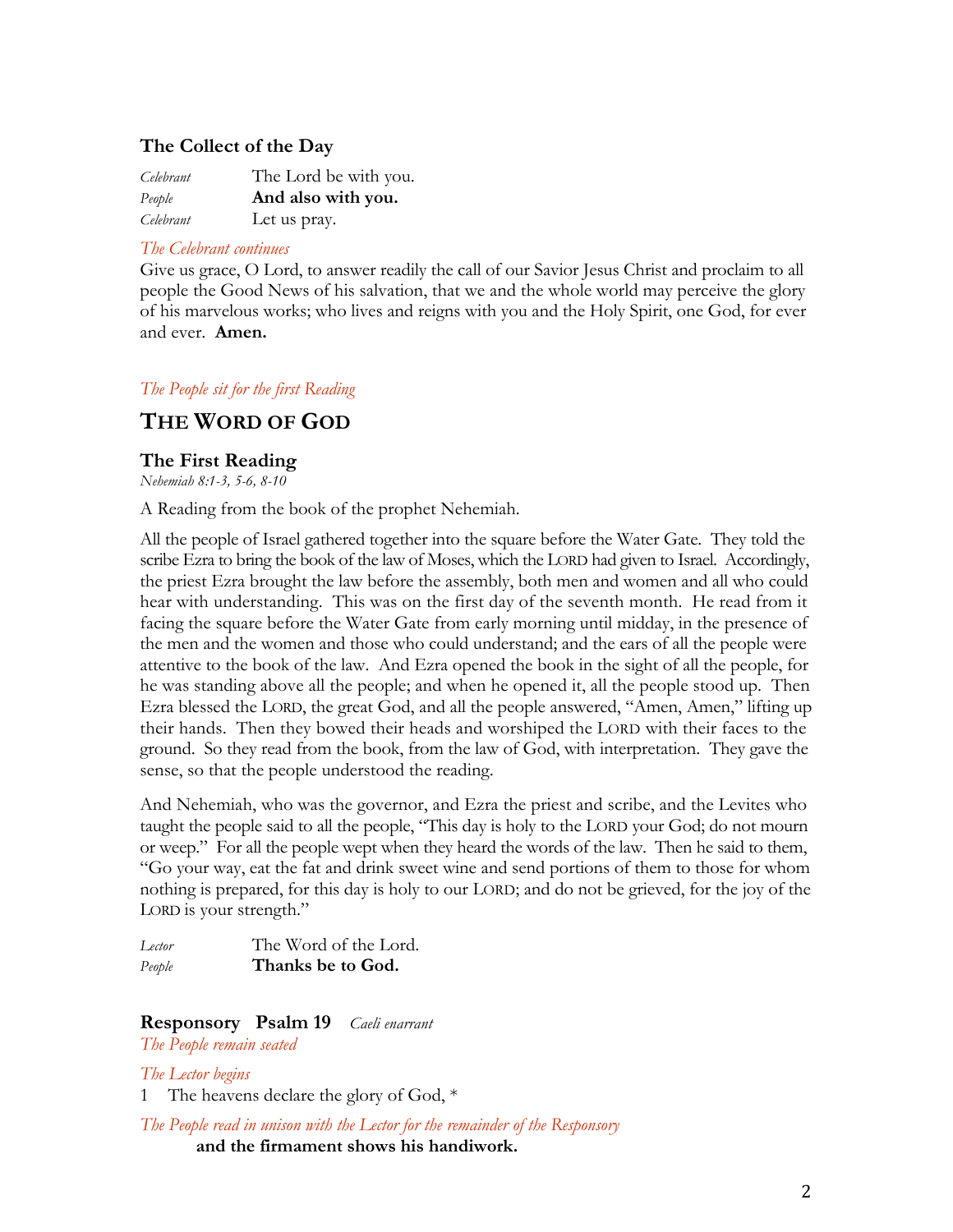- **2 One day tells its tale to another, \* and one night imparts knowledge to another.**
- **3 Although they have no words or language, \* and their voices are not heard,**
- **4 Their sound has gone out into all lands, \* and their message to the ends of the world.**
- **5 In the deep has he set a pavilion for the sun; \* it comes forth like a bridegroom out of his chamber; it rejoices like a champion to run its course.**
- **6 It goes forth from the uttermost edge of the heavens and runs about to the end of it again; \* nothing is hidden from its burning heat.**
- **7 The law of the LORD is perfect and revives the soul; \* the testimony of the LORD is sure and gives wisdom to the innocent.**
- **8 The statutes of the LORD are just and rejoice the heart; \* the commandment of the LORD is clear and gives light to the eyes.**
- **9 The fear of the LORD is clean and endures for ever; \* the judgments of the LORD are true and righteous altogether.**
- **10 More to be desired are they than gold, more than much fine gold, \* sweeter far than honey, than honey in the comb.**
- **11 By them also is your servant enlightened, \* and in keeping them there is great reward.**
- **12 Who can tell how often he offends? \* cleanse me from my secret faults.**
- **13 Above all, keep your servant from presumptuous sins; let them not get dominion over me; \* then shall I be whole and sound, and innocent of a great offense.**
- **14 Let the words of my mouth and the meditation of my heart be acceptable in your sight, \* O LORD, my strength and my redeemer.**

*The People stand as are able as the Deacon proclaims the Gospel*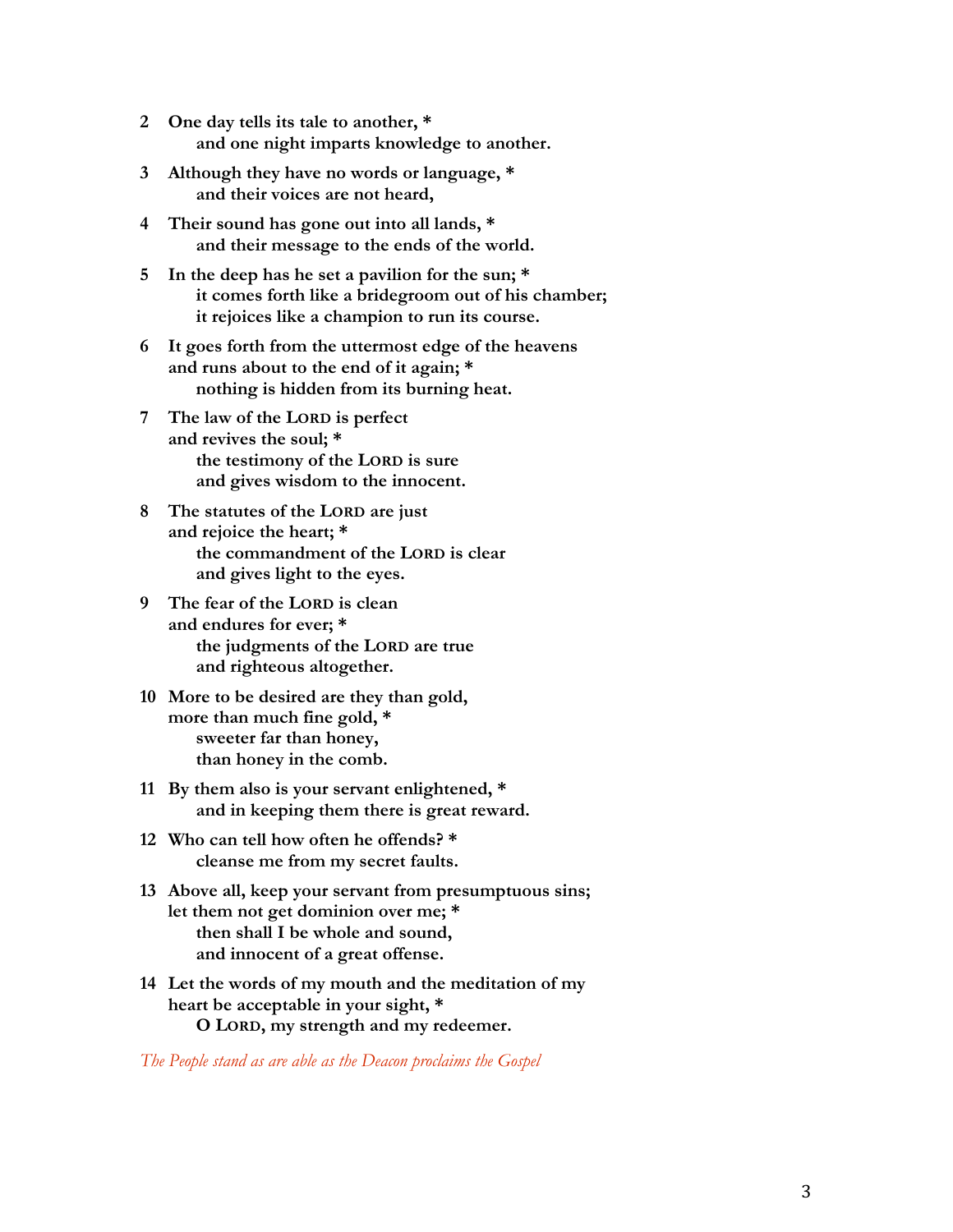#### **The Holy Gospel**

*Luke 4:14-21*

| Deacon | The Holy Gospel of our Lord Jesus Christ according to Luke. |
|--------|-------------------------------------------------------------|
| People | Glory to you, Lord Christ.                                  |

Jesus, filled with the power of the Spirit, returned to Galilee, and a report about him spread through all the surrounding country. He began to teach in their synagogues and was praised by everyone.

When he came to Nazareth, where he had been brought up, he went to the synagogue on the sabbath day, as was his custom. He stood up to read, and the scroll of the prophet Isaiah was given to him. He unrolled the scroll and found the place where it was written:

"The Spirit of the Lord is upon me, because he has anointed me to bring good news to the poor. He has sent me to proclaim release to the captives and recovery of sight to the blind, to let the oppressed go free, to proclaim the year of the Lord's favor."

And he rolled up the scroll, gave it back to the attendant, and sat down. The eyes of all in the synagogue were fixed on him. Then he began to say to them, "Today this scripture has been fulfilled in your hearing."

*Deacon* The Gospel of the Lord. *People* **Praise to you, Lord Christ.**

**The Homily** *The Rev. Barry M. Signorelli*

*A brief period of silence may follow the homily*

### **The Nicene Creed**

#### *The Celebrant says*

As we are able, let us stand to affirm our faith, in the words of the Nicene Creed.

*The Celebrant and the People together*

**We believe in one God, the Father, the Almighty, maker of heaven and earth, of all that is, seen and unseen.**

**We believe in one Lord, Jesus Christ, the only Son of God, eternally begotten of the Father, God from God, Light from Light, true God from true God, begotten, not made, of one Being with the Father. Through him all things were made.**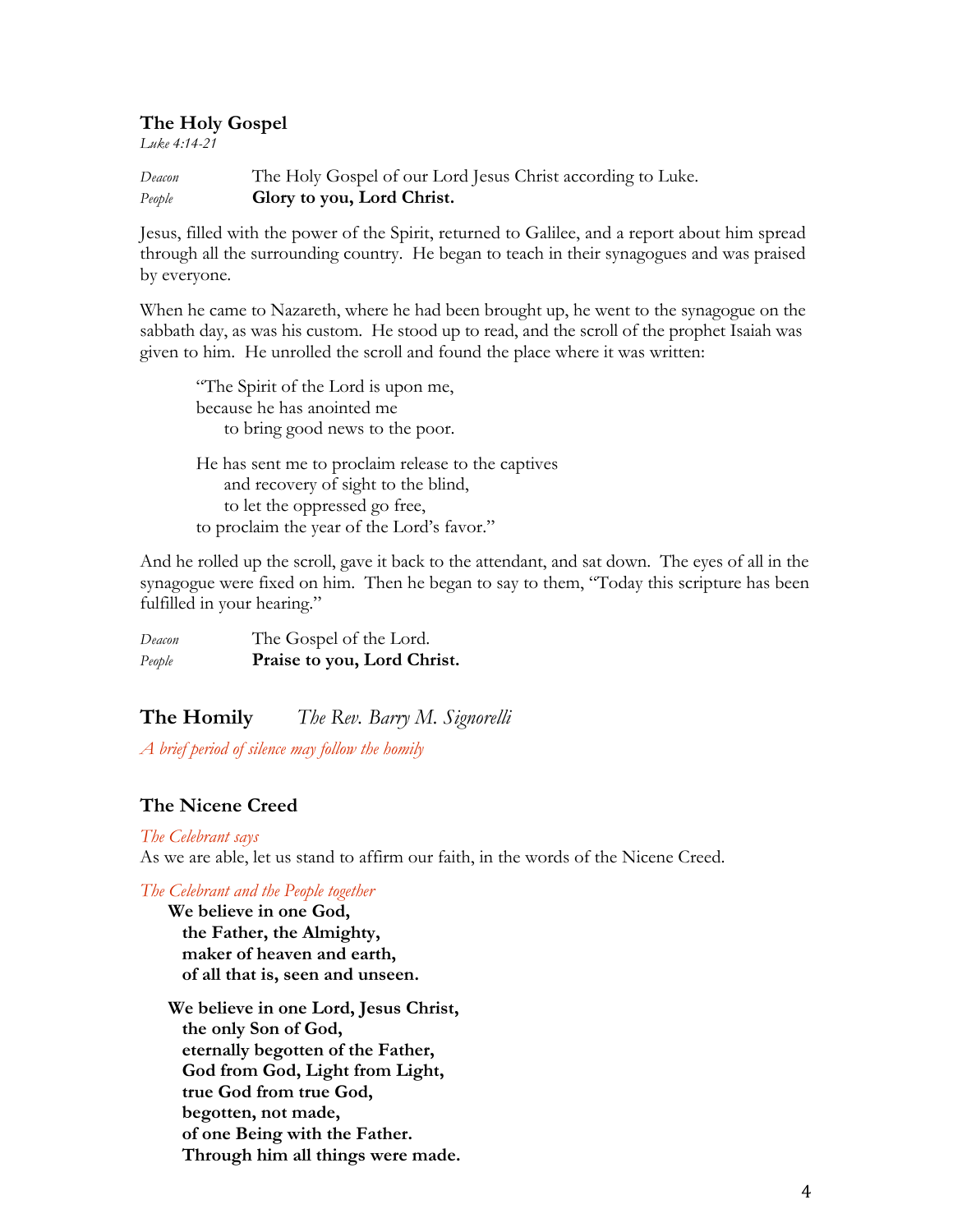**For us and for our salvation he came down from heaven: by the power of the Holy Spirit he became incarnate from the Virgin Mary, and was made man. For our sake he was crucified under Pontius Pilate; he suffered death and was buried. On the third day he rose again in accordance with the Scriptures; he ascended into heaven and is seated at the right hand of the Father. He will come again in glory to judge the living and the dead, and his kingdom will have no end. We believe in the Holy Spirit, the Lord, the giver of life, who proceeds from the Father and the Son. With the Father and the Son he is worshiped and glorified. He has spoken through the Prophets. We believe in one holy catholic and apostolic Church. We acknowledge one baptism for the forgiveness of sins.**

**and the life of the world to come. Amen.**

**We look for the resurrection of the dead,**

*The People remain standing as are able*

### **The Prayers of the People**

#### *The Deacon and People pray responsively*

Father, we pray for your holy Catholic Church; **That we all may be one.**

Grant that every member of the Church may truly and humbly serve you; **That your Name may be glorified by all people.**

We pray for Michael, our Presiding Bishop and Primate; for Carlye, our Bishop Diocesan; and for all bishops, priests, and deacons;

**That they may be faithful ministers of your Word and Sacraments.**

We pray for Joe, our President; Kamala, our Vice-President; for the Congress; the Supreme Court; for all local governments and judiciaries; and for all who govern and hold authority in the nations of the world;

### **That there may be justice and peace on the earth.**

Give us grace to do your will in all that we undertake; **That our works may find favor in your sight.**

We give thanks for the safe arrival of the Ibrahimi family; **May our hospitality channel your grace and love.**

Have compassion on those who suffer from any grief or trouble, especially those with COVID-19; and protect us all from misinformation and guile. **That we may be delivered from our distress.**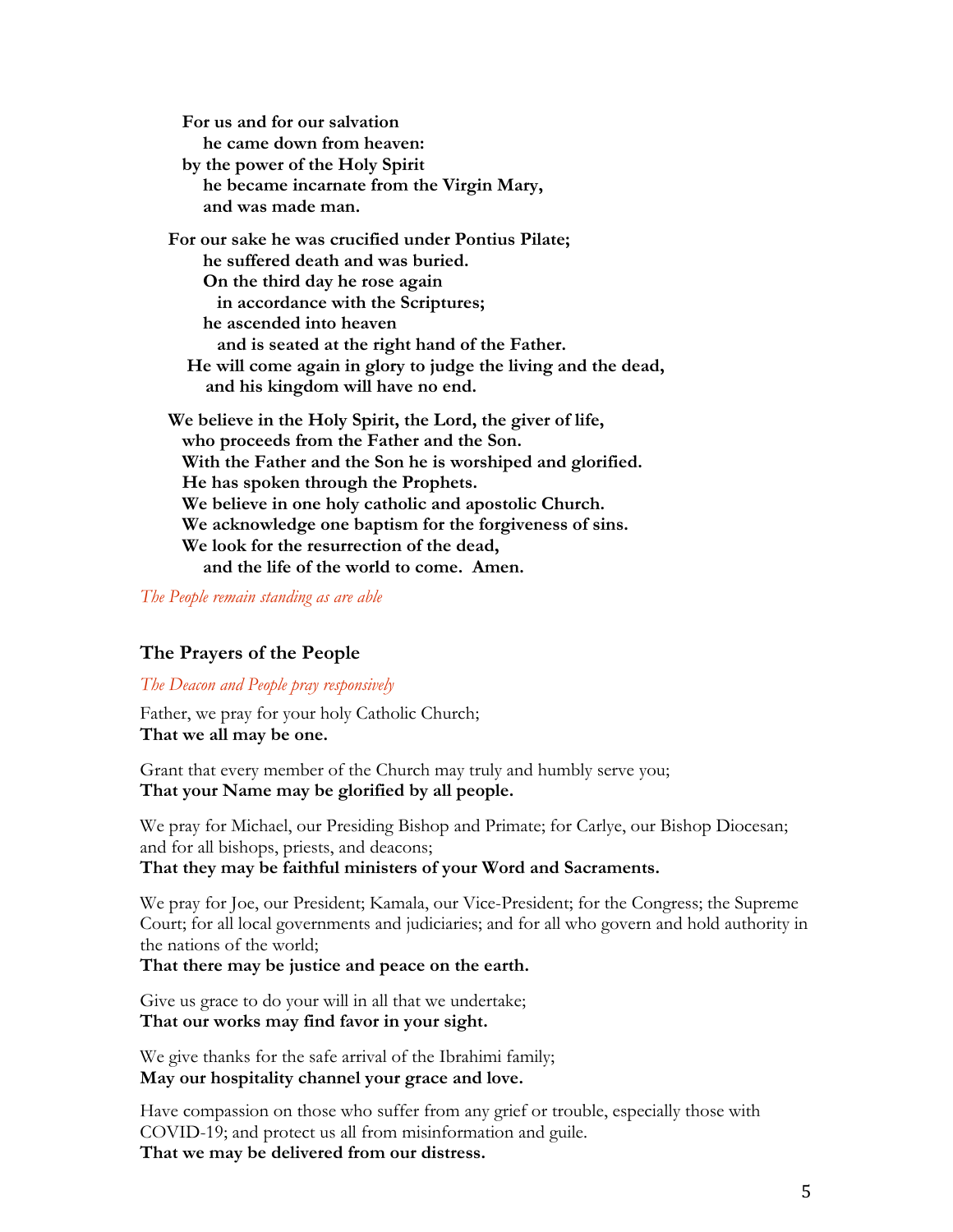Give to the  $\mathbb F$  departed eternal rest. **Let light perpetual shine upon them.**

Remembering especially blessèd Mary the Godbearer and blessèd John the Apostle, we praise you for your saints who have entered into joy; **May we also come to share in your heavenly kingdom.**

Let us pray for our own needs and those of others.

*Silence*

*The Celebrant bids the petitions, intercessions, and thanksgivings of the People, then prays a concluding collect*

#### *Celebrant*

Almighty and eternal God, ruler of all things in heaven and earth: Mercifully accept the prayers of your people, and strengthen us to do your will; through Jesus Christ our Lord. **Amen.**

### **The Confession of Sin**

*The Celebrant says* Let us confess our sins against God and our neighbor.

*Silence is kept as all kneel or bow*

#### *Celebrant and the People*

**Most merciful God, we confess that we have sinned against you in thought, word, and deed, by what we have done, and by what we have left undone. We have not loved you with our whole heart; we have not loved our neighbors as ourselves. We are truly sorry and we humbly repent. For the sake of your Son Jesus Christ, have mercy on us and forgive us; that we may delight in your will, and walk in your ways, to the glory of your Name. Amen.**

### *The Celebrant alone stands and says*

Almighty God have  $\mathbf{\Psi}$  mercy on you, forgive you all your sins through our Lord Jesus Christ, strengthen you in all goodness, and by the power of the Holy Spirit keep you in eternal life. **Amen.**

### **The Peace**

*All standing as are able, the Celebrant says to the People*

The Peace of the Lord be always with you. *People* **And also with you.**

*Without physical contact, the People greet one another in the name of the Lord*

*The Celebrant offers words of welcome, and any needed announcements are made and instructions given*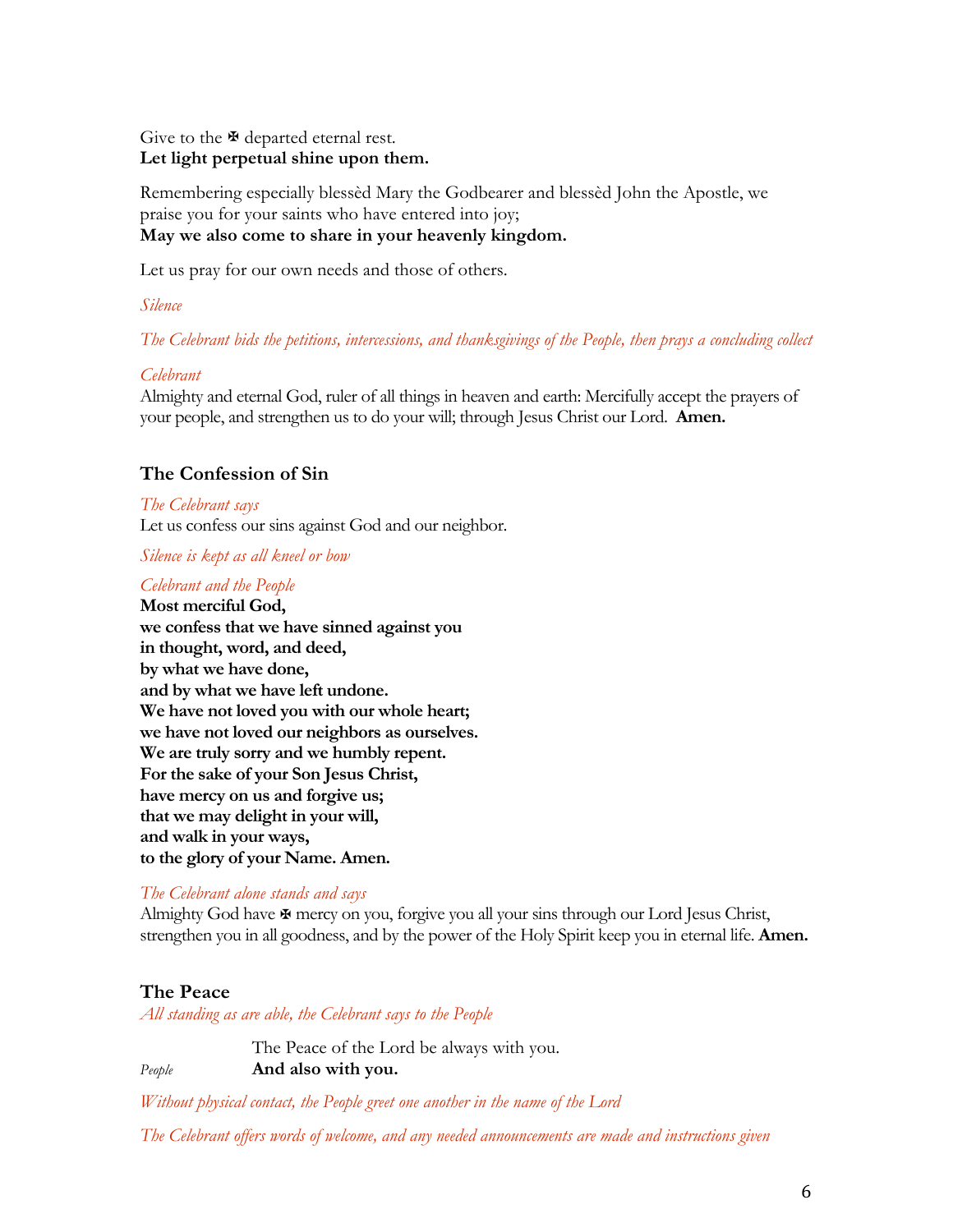# **THE OFFERTORY**

*The Offertory begins with the Celebrant saying the Offertory Sentence. Please see the penultimate page of this Order of Worship for instructions on how to safely make a donation to St. John's, Boonton electronically. Your generous support is deeply appreciated.*

*The Celebrant then prepares the Table*

*The People stand as are able Celebrant sets apart the gifts of bread and wine with the following words*

|           | Blessèd are you, O Sovereign God, Ruler of the Universe, who has given us<br>this bread for our use. Grain of the earth and work of human hands, $\mathbf{\Psi}$ it will<br>become for us the Bread of Heaven. |
|-----------|----------------------------------------------------------------------------------------------------------------------------------------------------------------------------------------------------------------|
| People    | Blessed be God for ever.                                                                                                                                                                                       |
| Celebrant | Blessèd are you, O Sovereign God, Ruler of the Universe, who has given us<br>this wine for our use. Fruit of the vine and work of human hands, $\mathbf{\Psi}$ it will<br>become for us the Wine of Heaven.    |
| People    | Blessèd be God for ever.                                                                                                                                                                                       |

### *The Celebrant, in the name of the community, then says the following*

O God, our Creator and Giver of all blessings: accept our grateful thanks for all that your love bestows upon us; open our eyes to recognize your gifts when they appear at times, places, and in ways we neither expect nor understand; then take our thankful hearts, and return again our gratitude as your blessing on Creation; for

*Celebrant* All things come from you, O Lord; *People* **And of your own have we given you. Amen.**

*The people remain standing as are able*

# **The Great Thanksgiving (Preface of God the Son)**

*The Celebrant says*

|           | The Lord be with you;                      |
|-----------|--------------------------------------------|
| People    | And also with you.                         |
| Celebrant | Lift up your hearts.                       |
| People    | We lift them to the Lord.                  |
| Celebrant | Let us give thanks to our Lord God.        |
| People    | It is right to give him thanks and praise. |

### *The Celebrant continues*

It is right, and a good and joyful thing, always and everywhere to give thanks to you, Father Almighty, Creator of heaven and earth, through Jesus Christ our Lord; who on the first day of the week overcame death and the grave, and by his glorious resurrection opened to us the way of everlasting life.

Therefore we praise you, joining our voices with Angels and Archangels and with all the company of heaven, who for ever sing this hymn to proclaim the glory of your Name: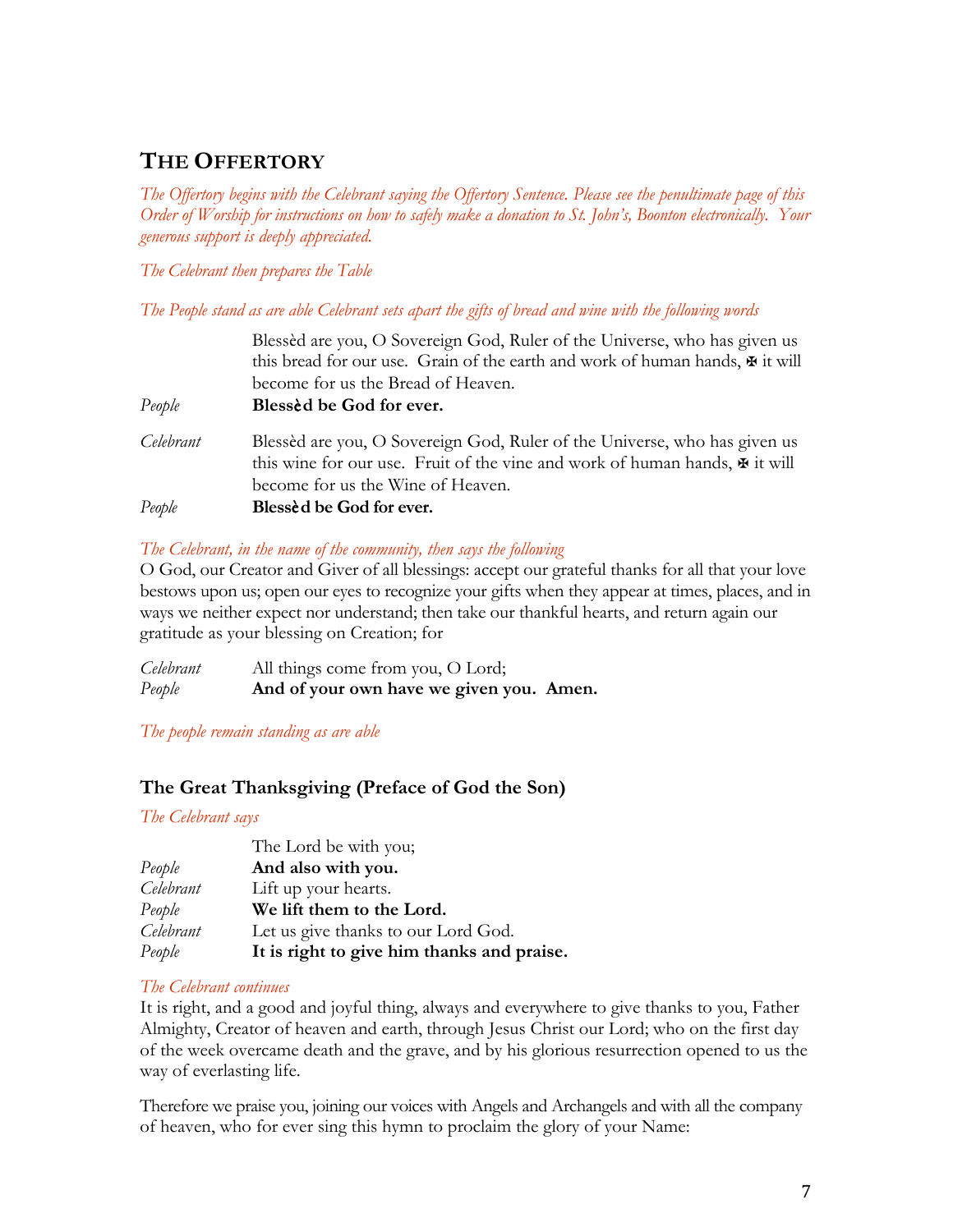#### **Sanctus**

*Said by all together*

**Holy, holy, holy Lord, God of power and might, heaven and earth are full of your Glory. Hosanna in the highest. Blessed** X **is he who comes in the name of the Lord. Hosanna in the highest.**

### **Eucharistic Prayer A**

#### *The People stand or kneel as are able, and the Celebrant continues*

Holy and gracious Father: In your infinite love you made us for yourself, and, when we had fallen into sin and become subject to evil and death, you, in your mercy, sent Jesus Christ, your only and eternal Son, to share our human nature, to live and die as one of us, to reconcile us to you, the God and Father of all.

He stretched out his arms upon the cross, and offered himself, in obedience to your will, a perfect sacrifice for the whole world.

On the night he was handed over to suffering and death, our Lord Jesus Christ took bread; and when he had given thanks to you, he broke it, and gave it to his disciples, and said, "Take, eat: This is my Body, which is given for you. Do this for the remembrance of me."

After supper he took the cup of wine; and when he had given thanks, he gave it to them, and said, "Drink this, all of you: This is my Blood of the new Covenant, which is shed for you and for many for the forgiveness of sins. Whenever you drink it, do this for the remembrance of me."

Therefore we proclaim the mystery of faith:

### *Celebrant and People*

### **Christ has died. Christ is risen. Christ will come again.**

#### *The Celebrant continues*

We celebrate the memorial of our redemption, O Father, in this sacrifice of praise and thanksgiving. Recalling his death, resurrection, and ascension, we offer you these gifts.

Sanctify  $\mathbf{\Psi}$  them by your Holy Spirit to be for your people the Body and Blood of your Son, the holy food and drink of new and unending life in him. Sanctify  $\mathbf{\Psi}$  us also that we may faithfully receive this holy Sacrament, and serve you in unity, constancy, and peace; and at the last day bring us with all your saints into the joy of your eternal kingdom.

All this we ask through your Son Jesus Christ: By him, and with him, and in him, in the unity of the Holy Spirit, all honor and glory is yours, Almighty Father, now and for ever.

*The People respond in a loud voice* **AMEN.** 

*The liturgy continues with The Lord's Prayer, on the next page*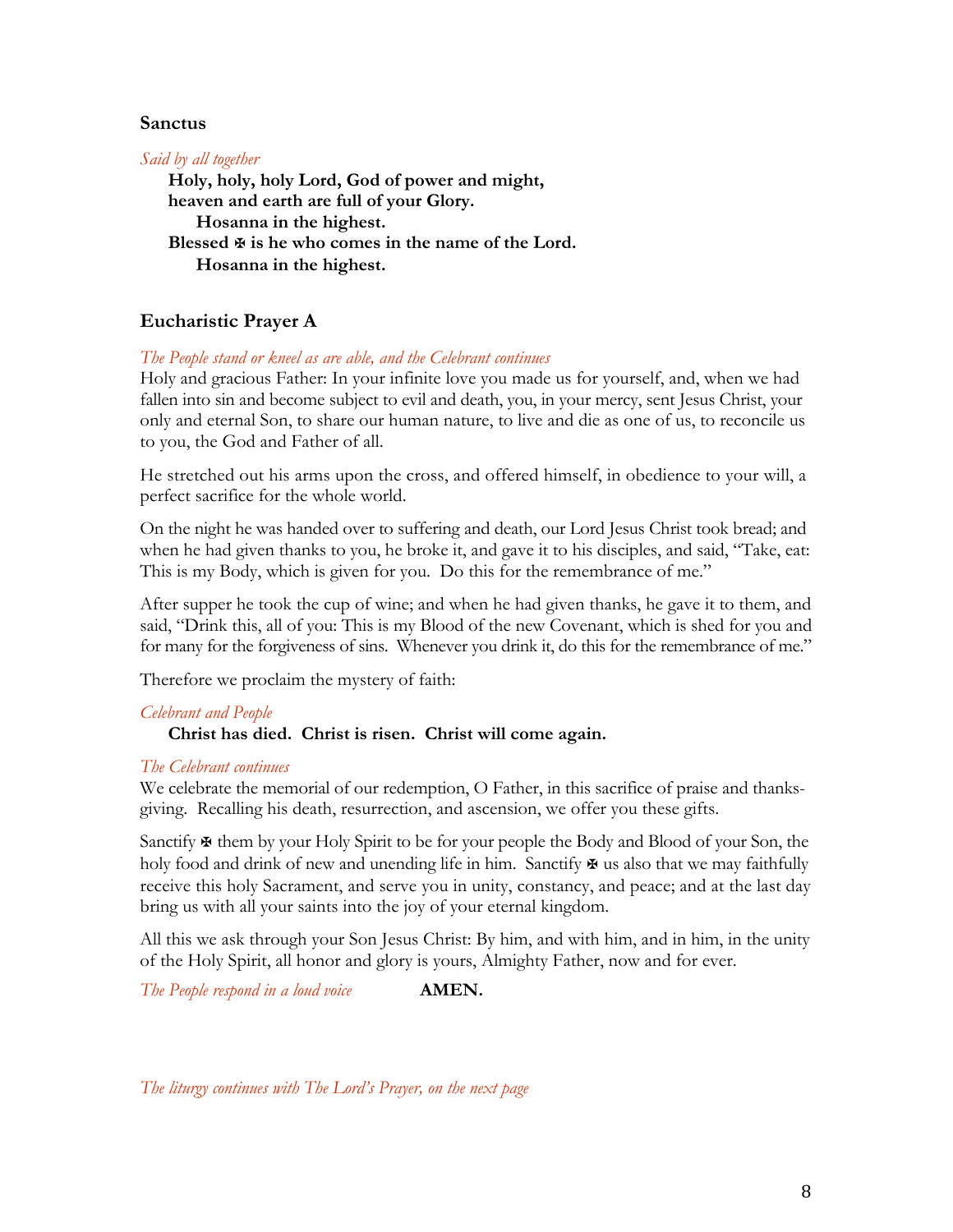#### *The Celebrant continues*

And now, as our Savior Christ has taught us, we are bold to say,

#### *People and Celebrant*

**Our Father, who art in heaven, hallowed be thy Name, thy kingdom come, thy will be done, on earth as it is in heaven. Give us this day our daily bread. And forgive us our trespasses, as we forgive those who trespass against us. And lead us not into temptation, but deliver us from evil. For thine is the kingdom, and the power, and the glory, for ever and ever. Amen.**

#### **The Breaking of the Bread**

*The Celebrant breaks the consecrated Host, and a period of silence is kept*

#### **The Fraction Anthem: Christ our Passover**

*Celebrant* Alleluia, Christ our Passover is sacrificed for us. *People* **Therefore let us keep the feast. Alleluia.**

#### **The Invitation**

*The Celebrant proclaims*

The Gifts of God for the People of God.

#### *The Celebrant says to those worshiping online*

Dear Friends in Christ, because of the coronavirus pandemic, some of us are not able to gather together physically, and thus, cannot receive the Blessed Sacrament physically. *But it does not mean that those cannot receive Communion at all.* God's love and blessing are without bounds, and God will not deny his grace to any who truly desire to be in communion with him. One need not eat the bread to attend the banquet. Invite into your heart the One who first invited you, and in your heart God will feast with you. I therefore invite those of you who are separated from us by distance, circumstance, or even time, to repeat after me each phrase of this Act of Spiritual Communion, to be truly united with our Maker who welcomes us and feeds us with his unconditional love.

#### *The Celebrant reads the Act by phrases, the People repeating after him*

**Bless**è**d Jesus, | I believe that you are truly present in the Holy Sacrament, | and, since I cannot now receive communion, | I pray you to come into my heart. | I unite myself with you and embrace you | with all my heart, my soul, and my mind. | Let nothing separate me from you; | let me serve you in this life | until, by your grace, | I come to your glorious kingdom | and unending peace. Amen.**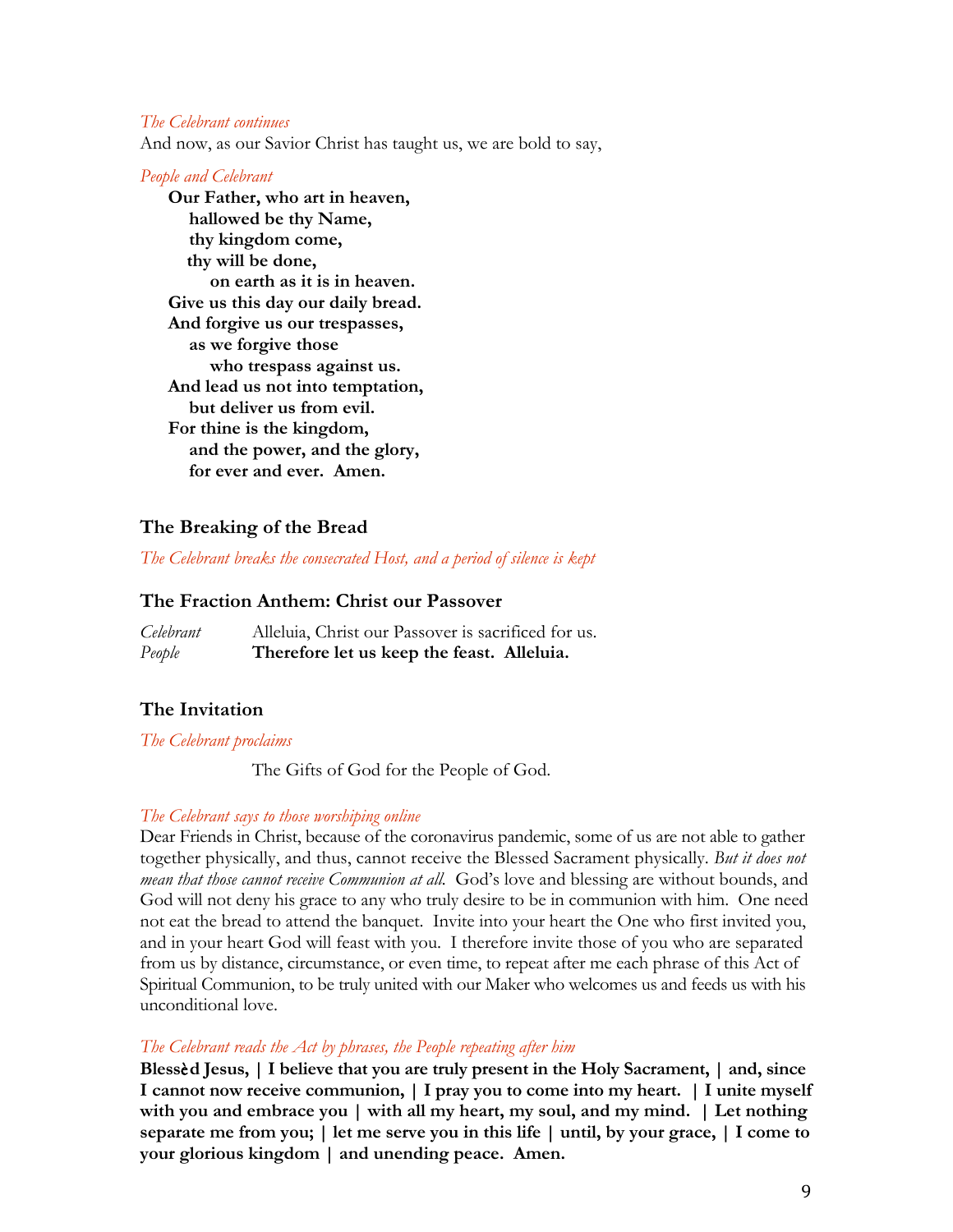#### *The Celebrant then receives the bread and wine*

*The Celebrant then reverently removes any remaining bread and wine from the Altar*

#### *The People remain standing as the Celebrant goes to the Altar and says*

Let us pray together:

#### *Celebrant and People*

**Eternal God, heavenly Father, you have graciously accepted us as living members of your Son our Savior Jesus Christ, and you have fed us with spiritual food in the Sacrament of his Body and Blood. Send us now into the world in peace, and grant us strength and courage to love and serve you with gladness and singleness of heart; through Christ our Lord. Amen.**

#### *The Celebrant then says*

Let us pray together for St. John's in Transition.

#### *Celebrant and People*

**Almighty God, giver of every good gift: look graciously on your Church, and so guide the minds of those who shall choose a priest for this parish; that we may receive a faithful pastor who will care for your people and equip us for our ministries; through Jesus Christ our Lord. Amen.**

#### **The Epiphany Blessing**

*The Celebrant blesses the People*

May Christ, the Son of God, be manifest in you, that your lives may be a light to the world; and the blessing of God Almighty, the Father,  $\mathbf{\Psi}$  the Son, and the Holy Spirit, be upon you, and remain with you always. **Amen.**

### **The Dismissal**

*Deacon* Let us bless the Lord. *People* **Thanks be to God.**

*You are invited to stay online for the Virtual Coffee Hour, which begins shortly after the conclusion of the liturgy*

XXX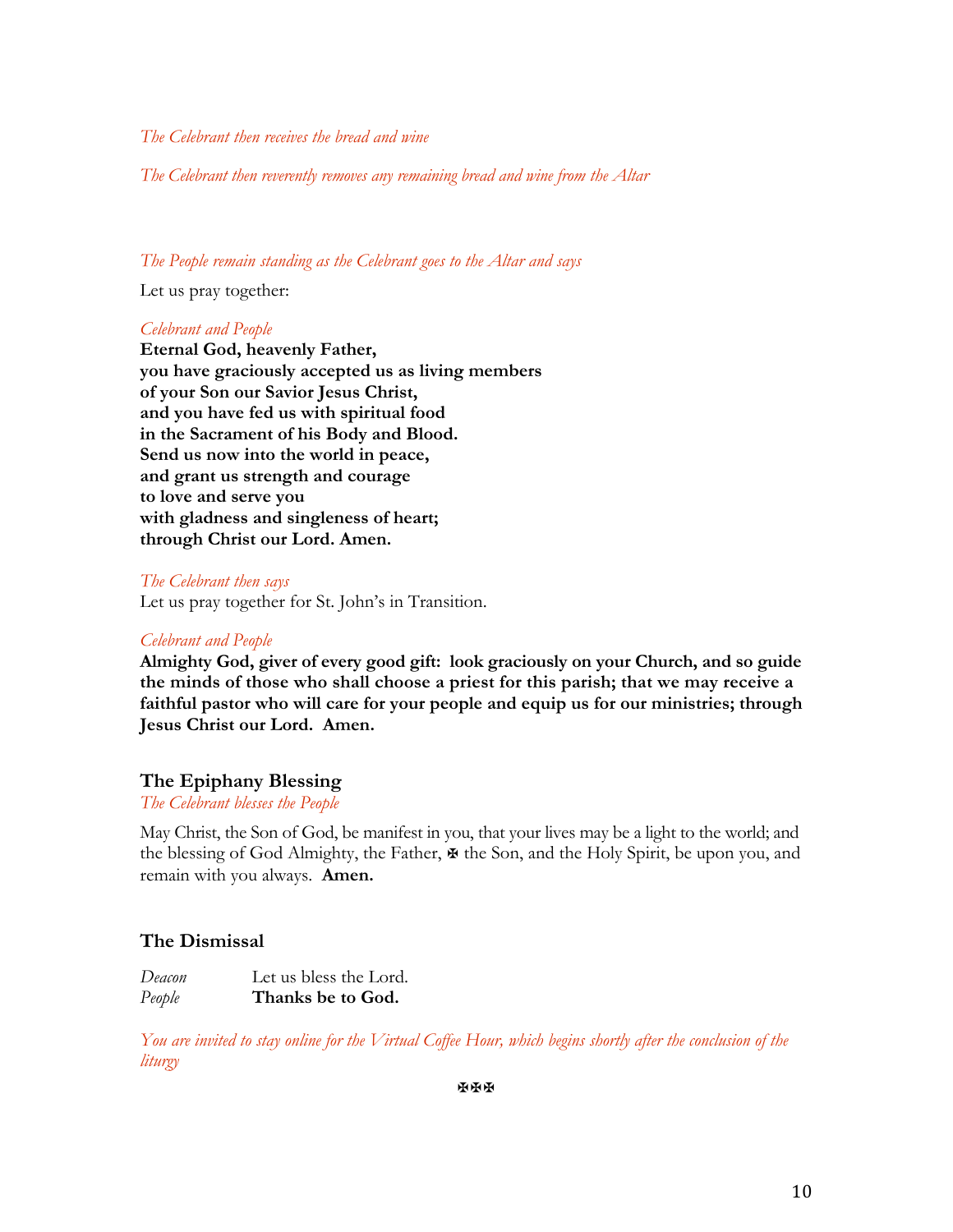# $\mathbf X$

#### *Announcements*

*To all who are visiting with us today, or watching this live, or on-demand: thank you for being with us in prayer—you are most welcome, always!*

*To support the mission and ministries of St. John's Episcopal Church, Boonton, NJ, go to our website, http://www.stjohnsboonton.org and scroll to the middle of the page to the "Electronic Giving" link on the right side.*

*Your generosity is deeply appreciated!*

# X

*Leading and Supporting our Worship Today*

The Rev. Barry M. Signorelli *Supply Priest; Celebrant and Homilist* The Rev. Deacon John H. Van Dine *Deacon and Intercessor*

Ms. Sandra Lee Schubert *Lector*

Mr. Bruce Parker *Zoom Administrator*

# $\mathbf X$

#### **Schedule of Services**

**The Weekly Parish Eucharist Sundays at 10:00am and Livestreamed on Zoom**

**Please note: the Parish Eucharist on 1/30 will be Zoom-only, there will be no in-person worship on those days**

 $\bf{K}$